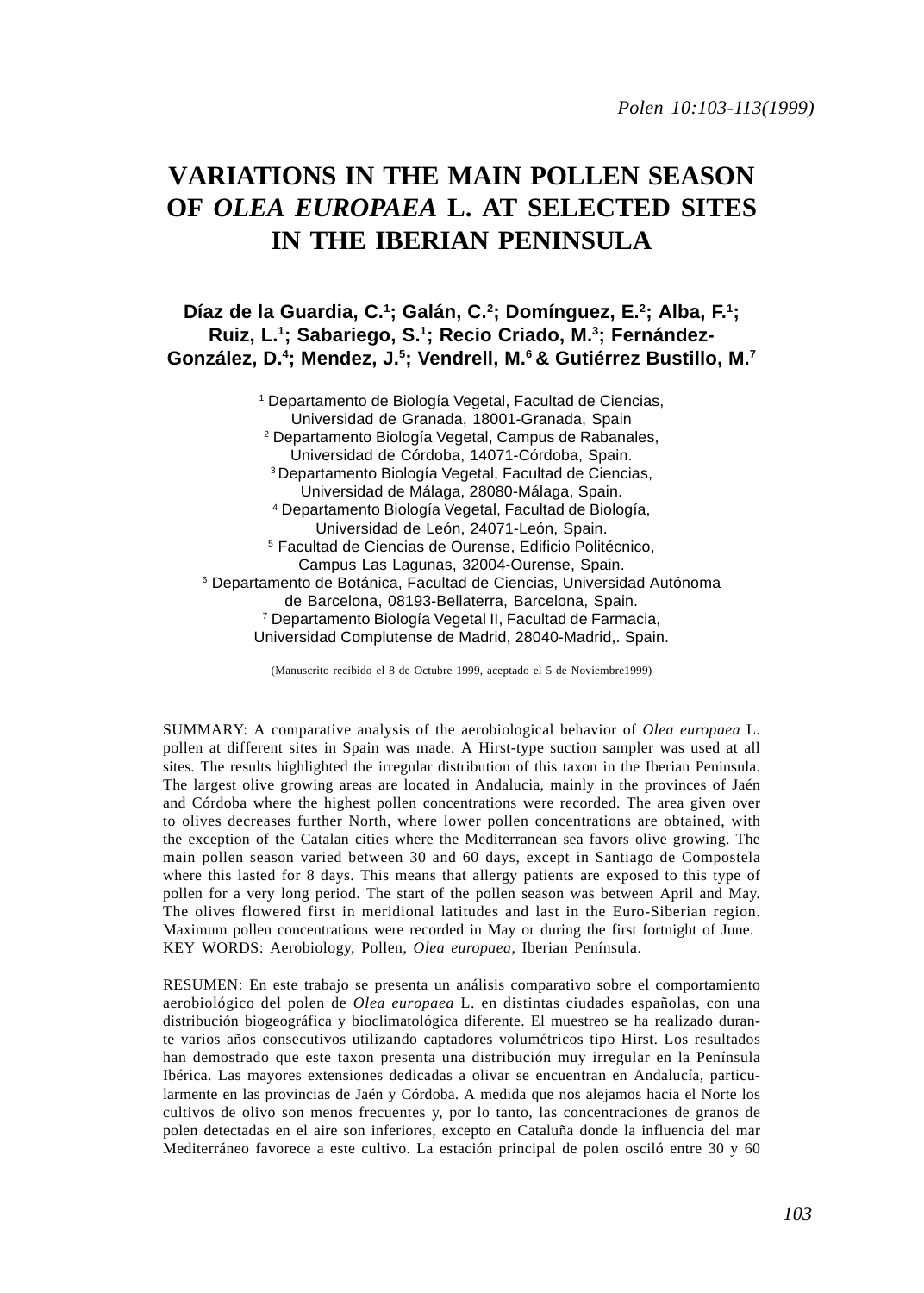días, excepto en Santiago de Compostela donde tuvo sólo 8 días de duración. Esto significa que los pacientes de alergia están expuestos a este tipo polínico durante un largo periodo de tiempo en la mayoría de los lugares. El inicio de la estación polínica ocurrió entre abril y mayo. Los olivos que florecieron primero fueron los que crecen en las latitudes meridionales, los últimos en florecer fueron los de la Región Eusiberiana. Las máximas concentraciones diarias se producen generalmente en el mes de mayo o durante la primera quincena de junio. PALABRAS CLAVE: Aerobiología, polen, *Olea europaea* L*.*, Península Ibérica

#### **INTRODUCTION**

Olive growing probably began around five thousand years ago in the Eastern Mediterranean. It spread throughout the West, eventually reaching the Iberian Peninsula. Today, Spain (particularly Andalucia) is the most important olive-oil producer in the world; in some provinces in Andalucia, more than the 40% of the total surface area is given over to olive growing. Olive trees produce a large number of flowers, grouped in elongated panicles (TORMO MOLINA *et al*., 1996). Pollen spore concentrations in the atmosphere are therefore very high. The area given over to olives decreases as one moves further North.

As in other Mediterranean countries, pollen from *Olea europaea* is considered to be one of the main causes of allergies in Spain (BOUSQUET *et al*., 1985; D'AMATO & LOBEFALO, 1989; MACCHIA *et al*., 1991; LICCARDI *et al*., 1996). This has prompted many aerobiological studies of this species in Spain (CANDAU *et al*., 1981; DOMÍNGUEZ *et al*., 1993; DÍAZ DE LA GUARDIA *et al*., 1993; RECIO *et al*., 1996; GONZÁLEZ MINE-RO & CANDAU, 1997; RUIZ *et al*., 1998), and a preliminary aerobiological comparison between olive cultivated areas in different Mediterranean countries (FORNACIARI *et al.,* 1995)

The aim of this study was to compare the different patterns on pollen season at several sites in the Iberian Peninsula, taking into account the biogeographical and biometeorological characteristics of each.

## **MATERIAL AND METHODS**

The atmosphere was monitored at 15 sites in the Iberian Peninsula. Three of the stations studied - Córdoba, Málaga and Granada - have been operating since 1992, the year in which the Spanish Aerobiology Network was set up. Madrid, Jaén, León, Ourense and Santiago de Compostela joined the network in 1993; Barcelona and Priego de Córdoba in 1994; Vigo and Estepona in 1995; and lastly, Lleida, Girona and Tarragona in 1996.

This study includes three provinces in Galicia, a region in the northwest of the Iberian Peninsula, characterised by a rainy and warm climate. Vigo and Santiago de Compostela are the only two provinces from the Euro-Siberian Region. Ourense belongs to the Mediterranean region, with its drier climate similar to that of the other sampling sites. Barcelona, Tarragona, Lleida and Girona are located in the northeastern part of the Iberian Peninsula, and form the region of Cataluña. The first three are included in the mesomediterranean belt. Tarragona has a drier and warmer climate and belongs to the thermomediterranean belt. León forms part of the region of Castille-Leon in the North West. Although this province belongs to the Mediterranean Region, it is influenced by Euro-Siberian regional characteristics.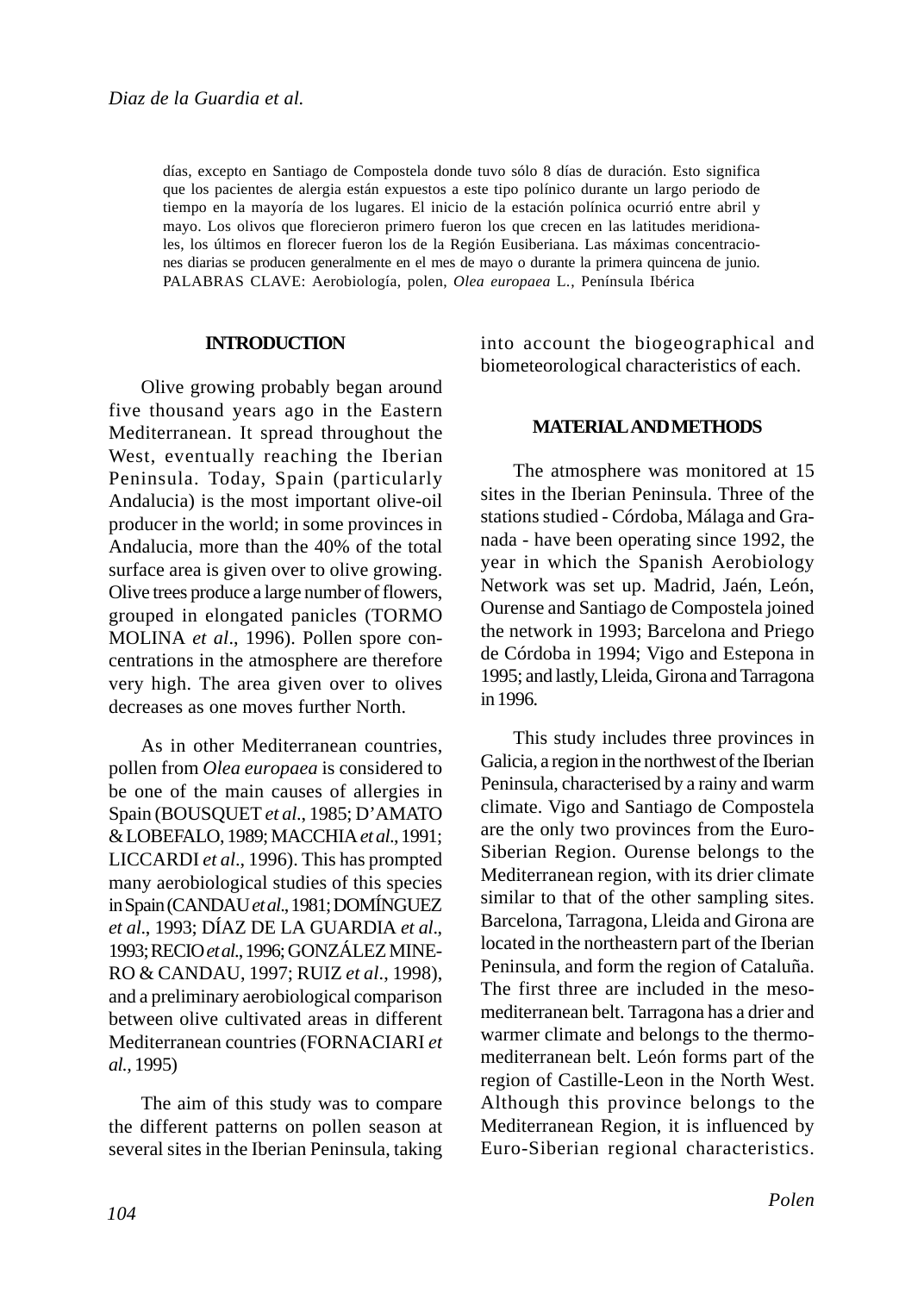Moreover, it is located in a Supra-Mediterranean belt. It is probably the most continental site of all the sampling points studied here. Madrid is located in the center of the Iberian Peninsula and belongs to the Autonomous Community of Madrid. It forms part of the mesomediterranean belt. The other provinces are located in Andalucia in the South; Granada and Jaén are included in the mesomediterranean belt; Córdoba and Málaga belong to the thermomediterranean belt; Córdoba and Priego de Córdoba, given their inland locations, have certain continental features; Málaga is located on the coast and has a mild climate.

A Hirst-type seven-day spore trap suction sampler was used at all sites (HIRST, 1952). These traps were located in the roofs of the buildings, 20-25 m above ground level, thus ensuring that there were no obstacles to air flows. Daily pollen counts were obtained using the methodology proposed by the Spanish Aerobiology Network (REA) (DOMÍNGUEZ *et al*., 1991). Daily mean data are expressed in terms of pollen concentration per cubic metre of air (grains/ $m<sup>3</sup>$ ).

The main pollen season (MPS) has been defined as the period of the year that accounts for 95% of the total annual catch, in accordance with the methodology proposed by NILSSON & PERSSON (1981), which is the most suitable procedure for a taxon with such a short pollen season. The characteristic MPS data for each of the stations was used to draw up tables showing the start and end dates, maximum counts and the date on which maximums were recorded, mean counts during the MPS and the number of days on which the count exceeded 50 grains/m3 . The tables also include annual absolute values for *Olea* pollen for each of the cities. Graphs have also been plotted to

show the annual total for each year studied, together with the mean daily count for all the years analyzed at each station.

## **RESULTS**

The results show that in most of the cities the MPS of *Olea* lasts from April to June (Fig. 1). In coastal cities like Málaga, Estepona and Vigo and thermomediterranean areas like Córdoba and Priego de Córdoba, the pollen season starts in late April and lasts until the middle-to-end of June. In cities such as Barcelona and Madrid, the MPS may, under exceptional circumstances, last until July. The day of maximum pollen concentration was usually recorded in May. Very occasionally, the peak day in Córdoba, Estepona and Málaga occurred in April and in Ourense, Girona and Madrid in June. Maximum pollen concentrations were recorded in Córdoba, Priego de Córdoba and Jaén. The highest average concentrations during the MPS were also recorded in Priego de Córdoba and Jaén, with values of over 500 grains/m<sup>3</sup>, followed by Córdoba and Granada (150 grains/ $m<sup>3</sup>$ ). In general, the MPS lasted for more than 30 days in the southern cities, with values of over 50 grains/m3 . The other cities presented MPS of between 1–20 days, when the pollen count was below 50 grains/ $m^3$  (Tab. 1).

Although the pollen index is included in a column in Table 1, these data are also presented in Figure 2 to illustrate the evolution of total annual counts. These data show that the highest annual pollen index usually occurred in Jaén (67,107 grains in 1997) and Priego de Córdoba (56,367 grains in 1994). Santiago de Compostela and Ourense were invariably the stations where the lowest pollen counts were detected. The city of León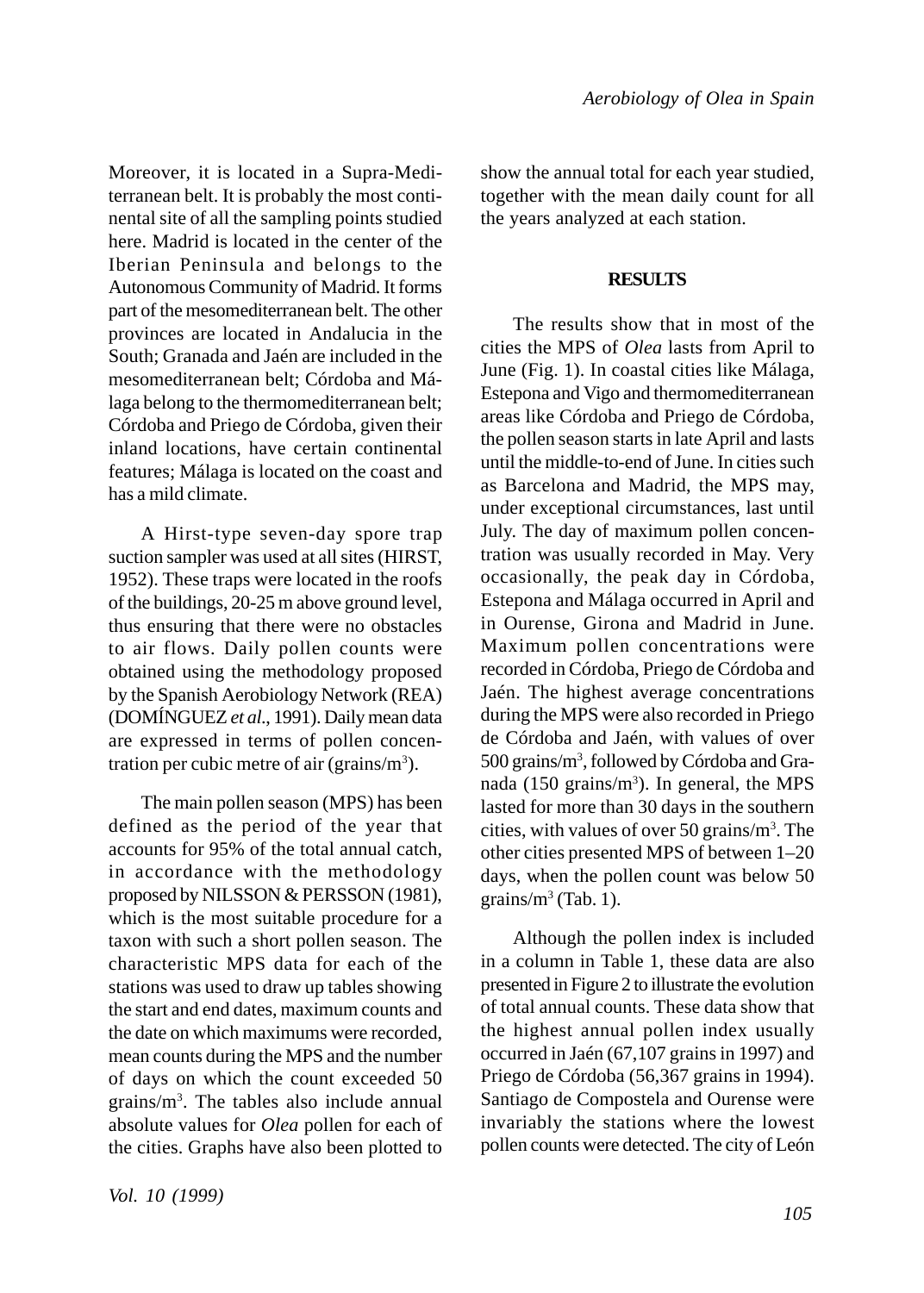

**FIGURE 1.** Evolution of the mean daily Olea-pollen counts; representation of the daily average considering all the years studied and all the sampling stations.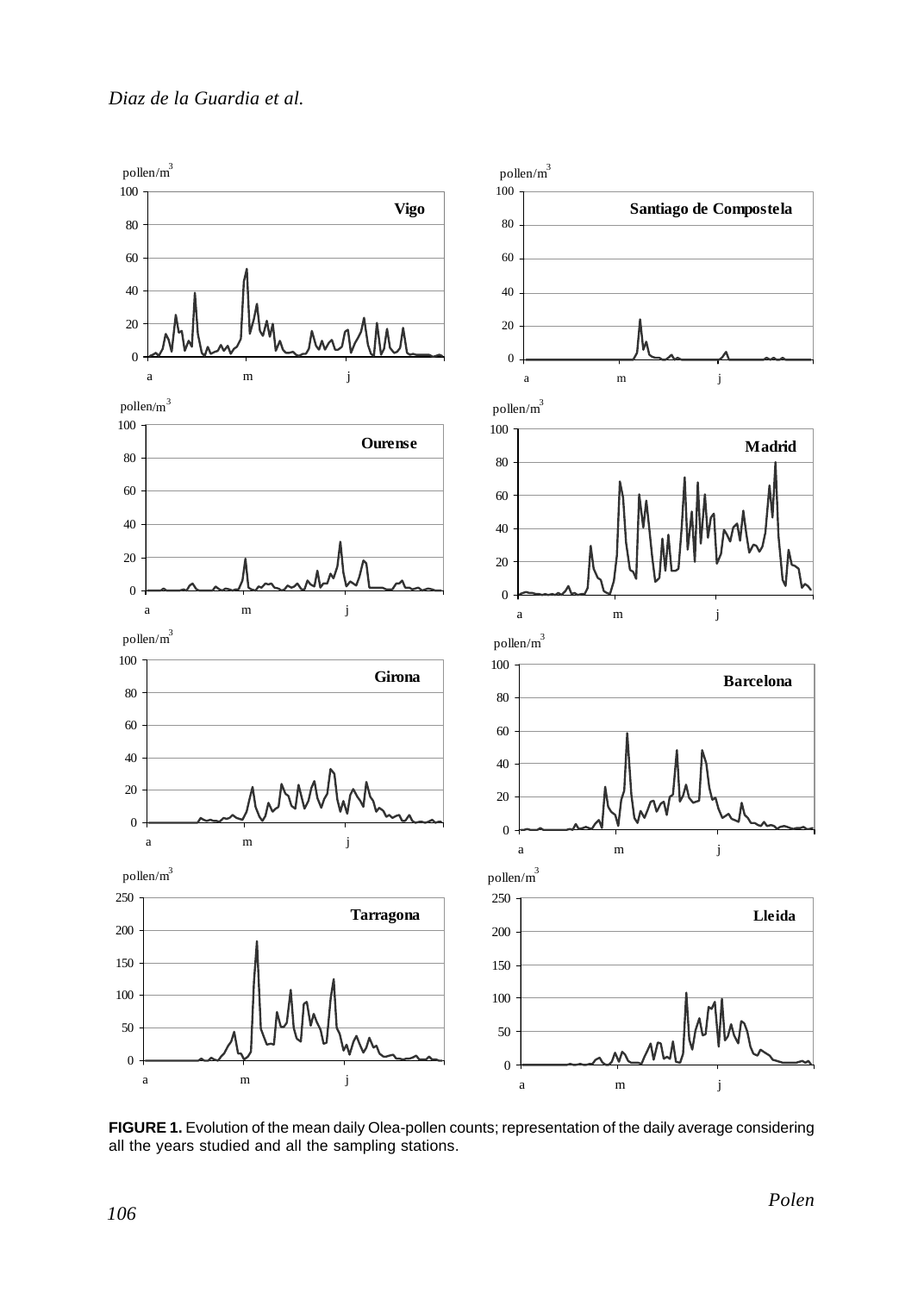has not registered *Olea* pollen. The other cities presented significant variations, with years in which the pollen count was high and others when this was low.

#### **DISCUSSION**

The study of a high number of years at sites such as Córdoba, Granada, Málaga, Ourense, Madrid and Jaén enabled the seasonal behavior of olive trees to be examined in depth. It also provides sufficient data for carrying out future research into pollen emission and transport using meteorological factors, which will facilitate the obtainment of forecast formulas in different climates and vegetation areas in Spain.



FIGURE 1 (Cont.). Evolution of the mean daily Olea-pollen counts; representation of the daily average considering all the years studied and all the sampling stations.

*Vol. 10 (1999)*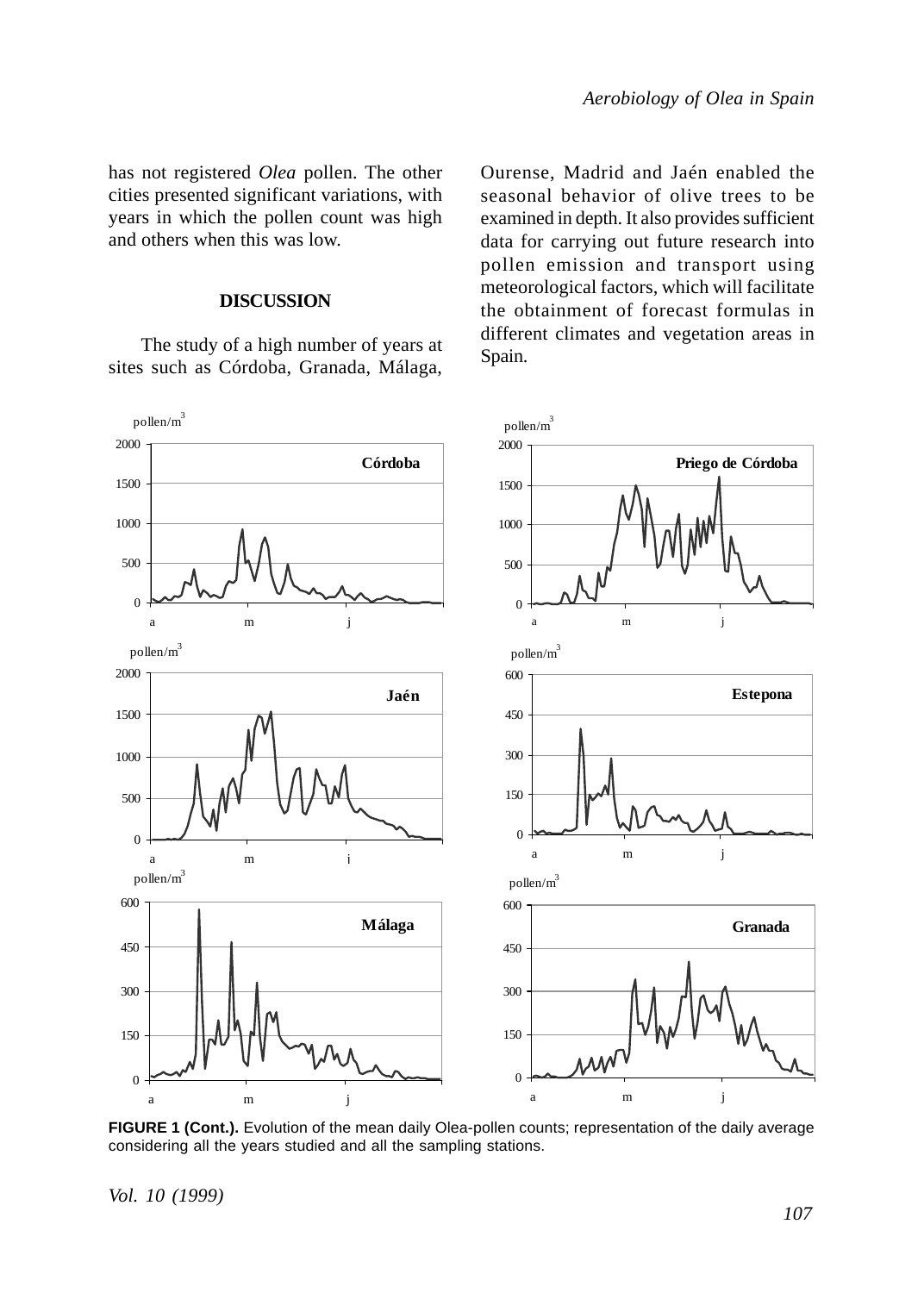As regard as the pollen index, this can be divided into three categories; the first corresponds to cities with a pollen index of more than 4000, and includes all the Andalusian cities excluding Estepona, which was only over this figure in 1997; the second category includes sites with pollen indexes between 500-2500, and includes all the Catalan cities, Vigo and Madrid; the third category includes sites where values below

500 were recorded, such as Santiago de Compostela and Orense. Notably, non-*Olea* pollen was detected in the atmosphere of León. This confirms the close relationship that exists between *Olea* cultivation and ambient pollen concentration. The largest olive plantations can be found in Andalucia, mainly in the provinces of Jaén and Córdoba, where the highest pollen concentrations were recorded. The area given over to olives

| <b>City</b>               | Year | <b>Pollen Index</b> | <b>MPS 95%</b>          | Peak day      | Mean           | N>50                    |
|---------------------------|------|---------------------|-------------------------|---------------|----------------|-------------------------|
|                           | 1995 | 598                 | 23/4-27/6 (66 days)     | 121(5/5)      | 3              | 8                       |
| <b>Vigo</b>               | 1996 | 916                 | 20/5-30/6 (42 days)     | 94(6/6)       | 21             | 7                       |
|                           | 1997 | 1134                | $2/4 - 2/5$ (31 days)   | 195(2/5)      | 35             | 8                       |
|                           | 1998 | 536                 | 24/4-22/6 (60 days)     | 66 (19/6)     | 8              | 3                       |
| Santiago de<br>Compostela | 1998 | 66                  | $7/5 - 14/5$ (8 days)   | 24(8/5)       | 6              | $\Omega$                |
| <b>Ourense</b>            | 1993 | 241                 | $17/5 - 26/6$ (41 days) | 43(31/5)      | 5              | $\mathbf{0}$            |
|                           | 1994 | 469                 | 23/5-15/6 (24 days)     | 97(31/5)      | 16             | $\mathbf{1}$            |
|                           | 1995 | 83                  | $6/5 - 19/6$ (45 days)  | 1930/5        | $\overline{c}$ | $\boldsymbol{0}$        |
|                           | 1996 | 374                 | 22/5-17/6 (27 days)     | 93(6/6)       | 13             | $\overline{\mathbf{c}}$ |
|                           | 1997 | 342                 | 13/4-28/5 (46 days)     | 113(2/5)      | 7              | $\mathbf{1}$            |
|                           | 1998 | 149                 | $6/5 - 20/6$ (46 days)  | 19 (9/5-17/6) | 3              | $\overline{0}$          |
| Lleida                    | 1996 | 2135                | 24/5-22/6 (30 days)     | 185(29/5)     | 66             | 15                      |
|                           | 1997 | 1559                | 25/4-31/5 (37 days)     | 224(23/5)     | 40             | 11                      |
|                           | 1998 | 1710                | 14/5-29/6 (47 days)     | 272(3/6)      | 34             | 12                      |
| Tarragona                 | 1996 | 2033                | $10/5 - 23/6$ (45 days) | 349 (28/5)    | 42             | 9                       |
|                           | 1997 | 2473                | 26/4-7/6 (43 days)      | 539 (5/5)     | 55             | 11                      |
|                           | 1998 | 2219                | $8/5 - 16/6$ (40 days)  | 306(16/5)     | 52             | 10                      |
| <b>Barcelona</b>          | 1994 | 782                 | $9/5 - 26/6$ (49 days)  | 76(29/5)      | 14             | $\mathbf{1}$            |
|                           | 1995 | 457                 | $5/5 - 3/7$ (60 days)   | $32(16-18/5)$ | 7              | $\boldsymbol{0}$        |
|                           | 1996 | 848                 | 12/5-8/7 (58 days)      | 166(27/5)     | 14             | $\overline{\mathbf{c}}$ |
|                           | 1997 | 1633                | 22/4-7/6 (47 days)      | 271(5/5)      | 33             | 8                       |
|                           | 1998 | 685                 | $3/5 - 2/7$ (61 days)   | 92(20/5)      | 10             | 1                       |
| Girona                    | 1996 | 771                 | $15/5 - 21/6$ (38 days) | 66(7/6)       | 19             | $\overline{c}$          |
|                           | 1997 | 846                 | 18/4-30/5 (43 days)     | 67(4/5)       | 18             | $\overline{c}$          |
|                           | 1998 | 533                 | $17/5 - 15/6$ (30 days) | 51(23/5)      | $\mathbf{1}$   | 14                      |
| <b>Madrid</b>             | 1993 | 2700                | 20/5-20/7 (62 days)     | 304 (18/6)    | 41             | 15                      |
|                           | 1994 | 1907                | 28/4-25/6 (59 days)     | 275/27/5      | 30             | 9                       |
|                           | 1995 | 1394                | $1/5 - 3/7$ (64 days)   | 150(22/5)     | 21             | 8                       |
|                           | 1996 | 1898                | 22/5-8/7 (48 days)      | 199(7/6)      | 34             | 13                      |
|                           | 1997 | 3291                | 23/4-31/5 (39 days)     | 356(8/5)      | 80             | 17                      |
|                           | 1998 | 1678                | $9/5 - 5/7$ (58 days)   | 105(10/6)     | 28             | 9                       |

**TABLE 1.** Total pollen index of *Olea* counts and characteristics of the MPS for each of the sampling stations every year.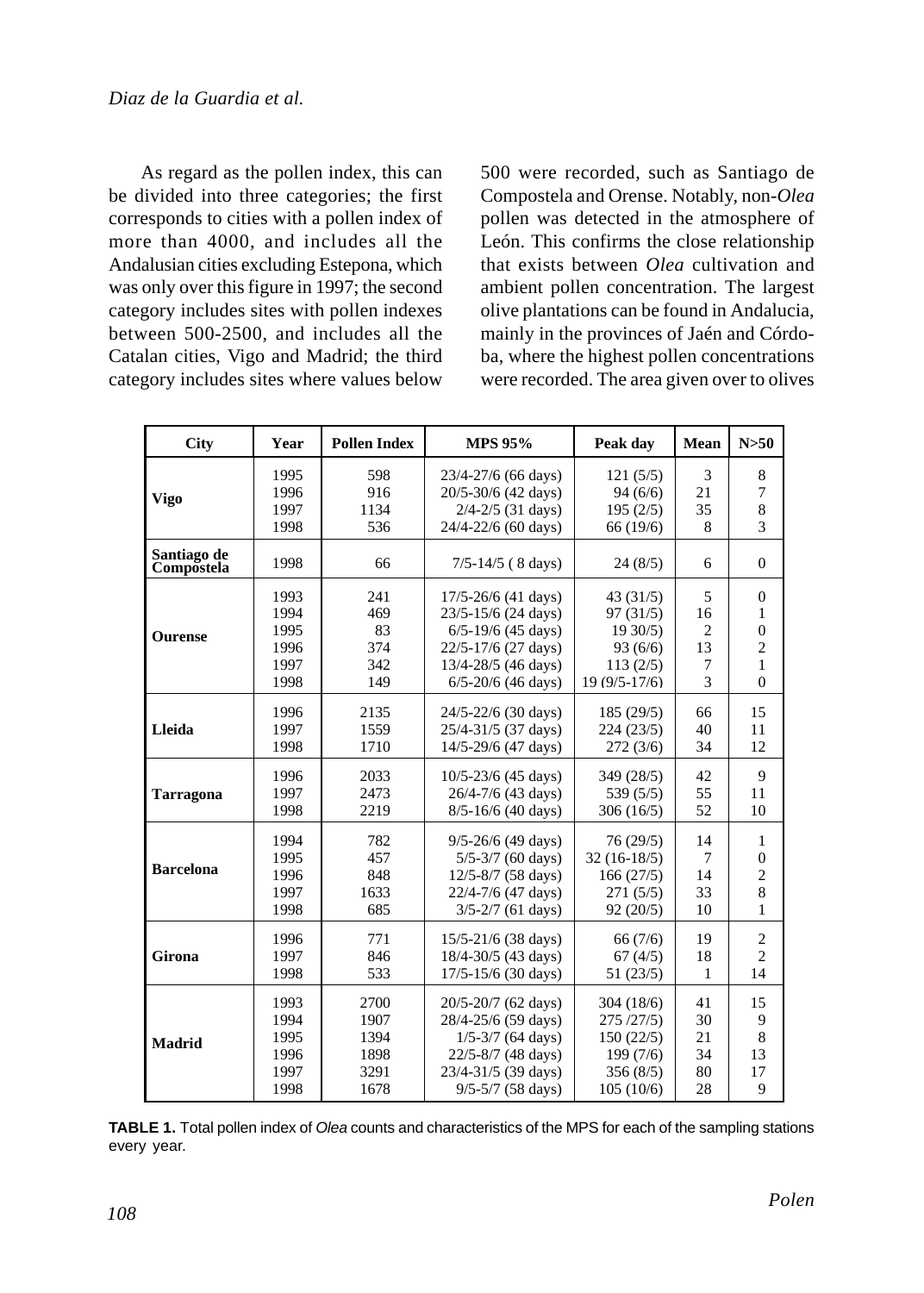gradually decreased further North. Consequently, lower pollen concentrations were noted, in the Norta with the exception of the Catalan cities, where the proximity to the Mediterranean favors olive growing.

All the sites presented significant interannual variations (Fig. 2). However, the biannual pattern reported by some authors for arboreal species (GALÁN *et al*., 1988; EM-BERLIN *et al*., 1990) was not observed here. At the sites where more years were monitored, two general trends were observed in pollen production: firstly, a decrease from 1992 to 1995 that concurred with a dry period; and, secondly, an increase from 1996 to 1998 that coincided with a rainy period. These results

| <b>City</b>          | Year | <b>Pollen Index</b> | <b>MPS 95%</b>          | Peak day    | Mean | N>50 |
|----------------------|------|---------------------|-------------------------|-------------|------|------|
| Córdoba              | 1992 | 18530               | 25/4-20/5 (26 days)     | 3006 (28/4) | 712  | 26   |
|                      | 1993 | 8766                | $2/5 - 2/7$ ((62 days)  | 613(8/5)    | 141  | 38   |
|                      | 1994 | 8845                | $25/4 - 4/6$ (41 days)  | 1479(6/5)   | 216  | 17   |
|                      | 1995 | 11257               | $16/4 - 1/6$ (47 days)  | 1526(5/5)   | 239  | 35   |
|                      | 1996 | 13352               | 28/4-14/6 (48 days)     | 1028(30/5)  | 278  | 43   |
|                      | 1997 | 24183               | $2/4 - 8/5$ (37 days)   | 3890 (1/5)  | 653  | 36   |
|                      | 1998 | 17697               | 19/4-5/6 (48 days)      | 3460(7/5)   | 352  | 34   |
| Priego de<br>Córdoba | 1994 | 56367               | $3/5 - 11/6$ (40 days)  | 3852(6/5)   | 1343 | 40   |
|                      | 1995 | 30949               | $21/4 - 5/6$ (45 days)  | 2706 (9/5)  | 675  | 41   |
|                      | 1996 | 45780               | 14/5-13/6 (30 days)     | 4287 (30/5) | 1420 | 30   |
|                      | 1997 | 55037               | 13/4-18/5 (35 days)     | 6321(1/5)   | 1496 | 32   |
|                      | 1998 | 27291               | 26/4-3/6 (38 days)      | 3494 (19/5) | 673  | 35   |
| Jaén                 | 1993 | 31187               | $11/5 - 2/7$ (53 days)  | 2259(1/6)   | 558  | 45   |
|                      | 1994 | 39518               | $2/5 - 9/6$ (39 days)   | 4926 (6/5)  | 963  | 38   |
|                      | 1995 | 23766               | 30/4-4/6 (36 days)      | 3266(9/5)   | 626  | 36   |
|                      | 1996 | 32515               | 13/5-13/6 (32 days)     | 2738 (24/5) | 967  | 32   |
|                      | 1997 | 67107               | 13/4-22/5 (40 days)     | 5451 (16/4) | 1612 | 40   |
|                      | 1998 | 41784               | 26/4-21/6 (57 days)     | 4329 (8/5)  | 711  | 56   |
| <b>Estepona</b>      | 1995 | 2580                | $16/4 - 14/6$ (60 days) | 186(9/5)    | 41   | 17   |
|                      | 1996 | 2264                | 19/4-4/7 (77 days)      | 248 (27/5)  | 28   | 14   |
|                      | 1997 | 8637                | 1/4-19/5 (49 days)      | 1116 (17/4) | 167  | 25   |
| Málaga               | 1992 | 4442                | $15/4 - 6/6$ (53 days)  | 627(2/5)    | 80   | 19   |
|                      | 1993 | 9014                | 29/4-22/6 (55 days)     | 745 (9/5)   | 156  | 42   |
|                      | 1994 | 6636                | $4/4 - 7/6$ (65 days)   | 1060(8/5)   | 98   | 34   |
|                      | 1995 | 4167                | 16/4-8/6 (54 days)      | 387 (10/5)  | 73   | 28   |
|                      | 1996 | 4558                | 16/4-29/6 (75 days)     | 506(27/5)   | 58   | 24   |
|                      | 1997 | 21625               | $01/4 - 19/5$ (49 days) | 2819 (27/4) | 419  | 36   |
|                      | 1998 | 5758                | 12/4-16/6 (66 days)     | 803(5/5)    | 83   | 32   |
| Granada              | 1992 | 11533               | $9/5 - 20/6$ (43 days)  | 1306 (22/5) | 257  | 37   |
|                      | 1993 | 11006               | 13/5-30/7 (79 days)     | 683(5/6)    | 133  | 42   |
|                      | 1994 | 18210               | $4/5 - 26/6$ (54 days)  | 1519 (22/5) | 323  | 39   |
|                      | 1995 | 7335                | 20/4-6/6 (48 days)      | 630(22/5)   | 145  | 32   |
|                      | 1996 | 9336                | 16/5-19/6 (35 days)     | 846 (2/6)   | 254  | 29   |
|                      | 1997 | 18829               | 17/4-6/6 (51 days)      | 1884 (5/5)  | 353  | 42   |
|                      | 1998 | 11231               | 20/4-28/6 (70 days)     | 594 (2/6)   | 153  | 47   |

**TABLE 1 (Cont.).** Total pollen index of *Olea* counts and characteristics of the MPS for each of the sampling stations every year.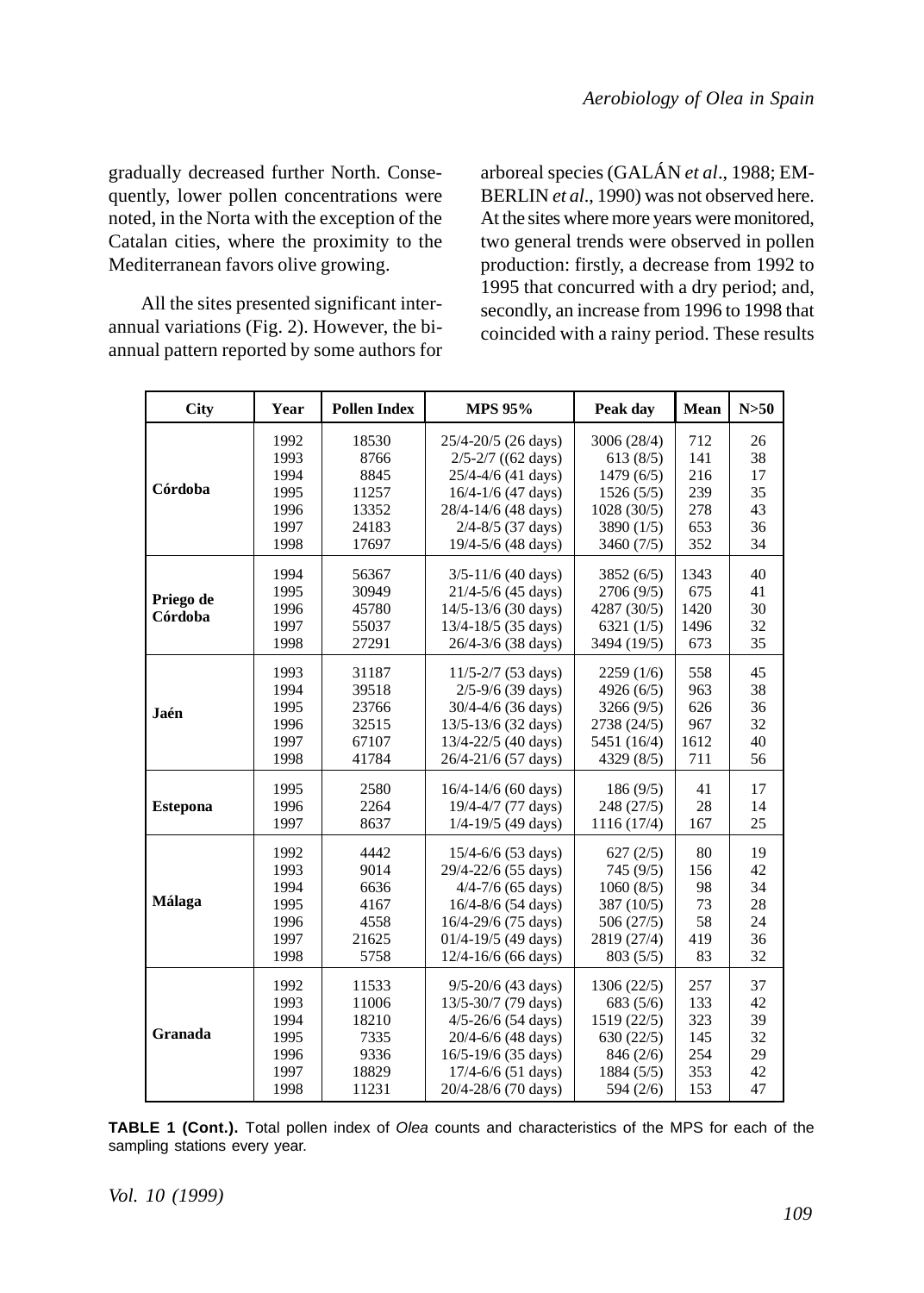

**FIGURE 2.** Evolution of the total pollen index of *Olea* counts for each of the sampling stations in the studied years.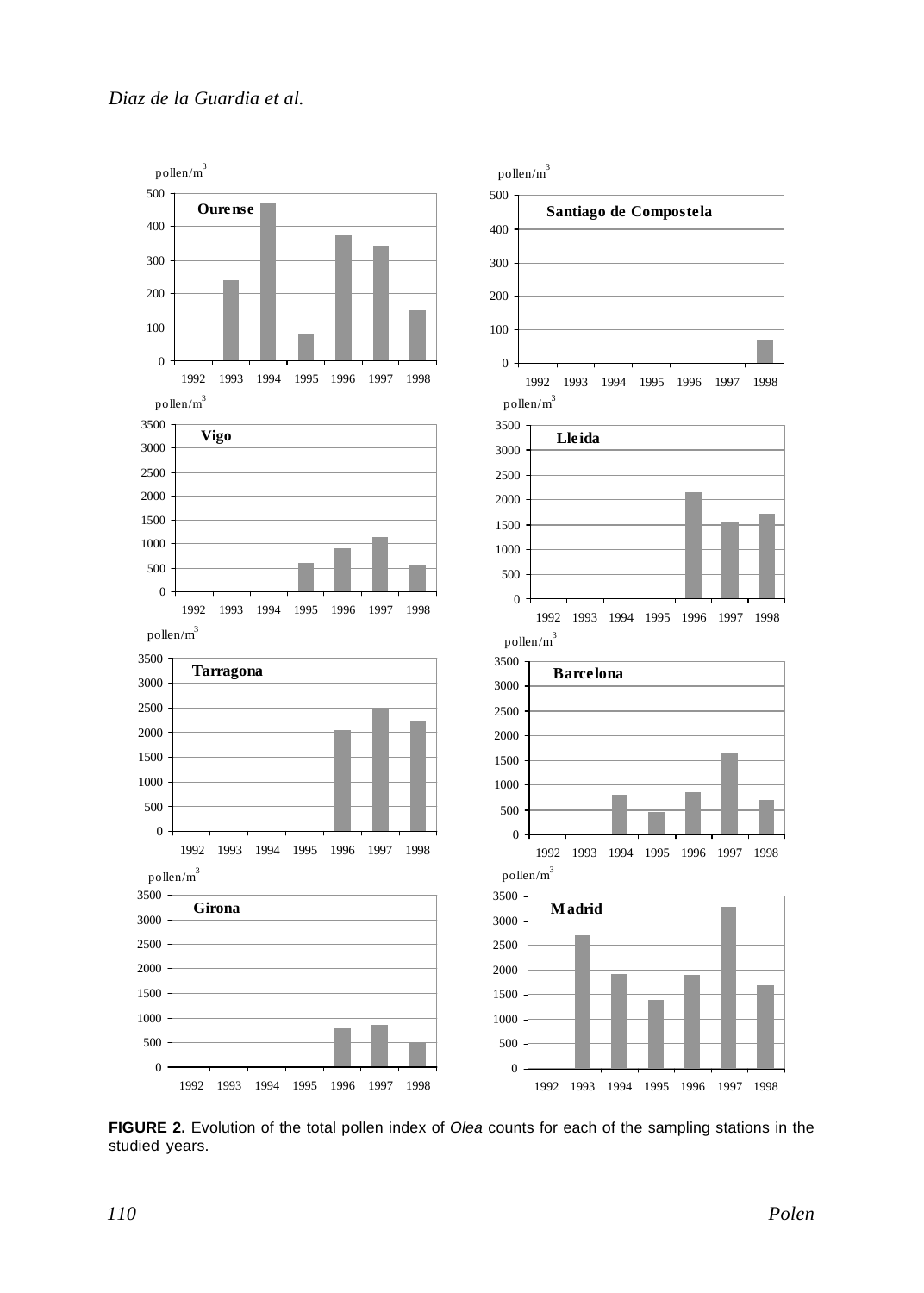coincide with the findings of various authors, who confirm that precipitation during the vegetative period of this species has a positive effect on pollen production (AN-TÉPARA *et al*., 1994; CANDAU *et al*., 1994; FORNACIARI *et al*., 1997). The highest pollen concentrations were recorded in 1997 at all the sites, with the exception of Ourense



**FIGURE 2 (Cont.).** Evolution of the total pollen index of *Olea* counts for each of the sampling stations in the studied years.

and Lleida; the lowest concentrations were recorded in 1995, except in Córdoba and Estepona.

The start of the pollen season occurred between April and May. The olives that flowered first were those that grew in the Meridional latitudes, namely those located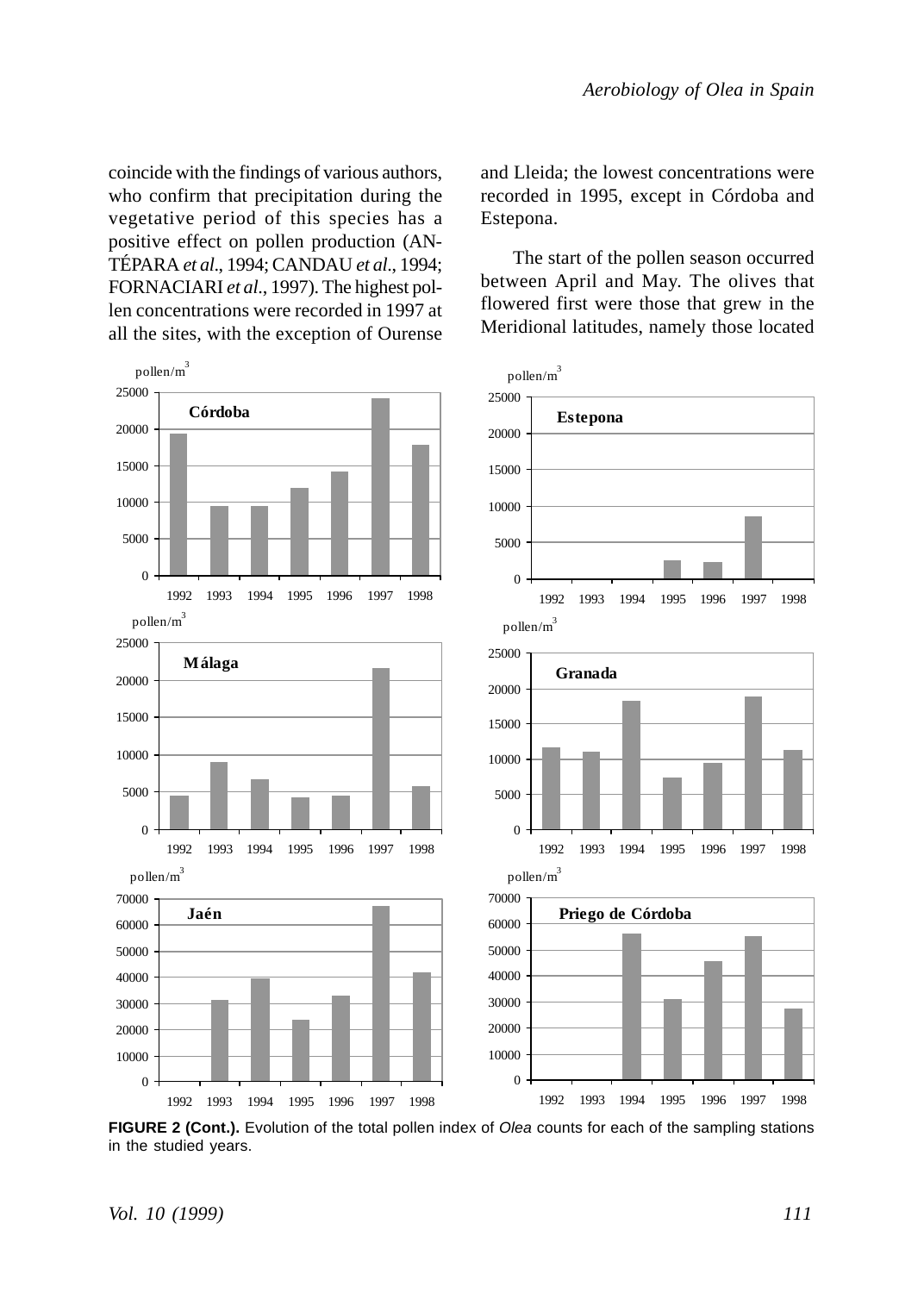in the thermomediterranean belt (Málaga, Estepona, Priego de Córdoba and Córdoba). A short delay was observed in those growing in the mesomediterranean belt, and occasionally in the Supra-mediterranean; firstly, Jaén and Granada with certain continental characteristics, followed by Madrid (more continental with less Mediterranean influence), and then Cataluña (Barcelona, Tarragona, Lleida and Girona). Although these last three cities are typically Mediterranean, they are located in a northern latitude. Lastly, the pollen season started in May in the Galician provinces (Vigo, Santiago de Compostela and Ourense). Vigo and Santiago de Compostela are included in the Euro-Siberian region. As regards Ourense, although this has a Mediterranean climate, it is influenced by the Euro-Siberian region.

The end of the pollen season was more variable. Although the pollen season usually finished in May or June, in some years it concluded in July (Granada, Barcelona and Madrid). The duration of the pollen season varied between 30 and 60 days, except in Santiago de Compostela where it lasted for only 8 days. In Granada, Málaga and Estepona, the season was longer, about 70 days, which means that allergy patients are exposed to this pollen for a very long period in these areas. The duration of the pollen season is sometimes directly influenced by the altitudinal distribution of olive plantations (ALBA, 1997; FORNACIARI *et al*., 2000) and meteorological factors that affect pollen emissions.

In general, maximum concentrations at most sites were recorded in May or during the first fortnight of June. The peak dates also depended on topographical and climatological conditions, as well as on the start and end of the season.

Average pollen concentrations were higher in Granada, Jaén, Priego de Córdoba and Córdoba, reaching over 130 grains/m<sup>3</sup> in all years. At the same time, these sites, together with Málaga, usually had more than 30 days with more than 50 grains/ $m^3$ .

## **ACKNOWLEDGMENTS**

This study was possible thanks to the CICYT Co-ordinated I+D Project AMB97- 0457-CO7-01-04.

## **REFERENCES**

- ALBA, F. (1997). **Caracterización polínica de la atmósfera de Granada: relación con los parámetros meteorológicos y modelos predictivos de los táxones más alergógenos.** Tesis Doctoral. Universidad de Granada.
- ANTÉPARA, I.; FERNÁNDEZ MARTÍNEZ, J.C.; GAMBOA, P.; JÁUREGUI, I; GONZÁLEZ, G.; URRUTIA, I.; DE LA SOTA, C. & MI-GUEL DE LA VILLA, F. (1994). Alergia al polen en el área de Bilbao. I. Calendario polínico. **Rev. Esp. Alergol. Inmunol. Clin***.* 9(3):147-157.
- BOUSQUET, J.; GUERIN, B. & HEWITT MICHEL, F.B. (1985). Allergy in the Mediterranean area. III: Cross reactivity among *Oleaceae* pollens. **Clin. Allergy** 15:439-448.
- CANDAU, P.; GONZÁLEZ MINERO, F. & ROME-RO, F. (1994). Aeropalynology of Fraxinus (Ash) in an urban area of southwestern Spain. **Aerobiol.** 10:47-51.
- CANDAU, P.; CONDE, J. & CHAPARRO, A. (1981). Palinología en *Oleaceae*, incidencias de su polen en el aire de Sevilla, clínica de las polinosis. **Bot. Macaronés.** 8-9:89-102.
- D'AMATO, G. & LOBEFALO, G. (1989). Allergenic pollen in the southern Mediaterranean area. **J. Allergy Clin. Immunol.** 83:116-122.
- DÍAZ DE LA GUARDIA, C.; VALLE, F.; ALONSO, R. & ROMERA, R. (1993). Annual, daily and